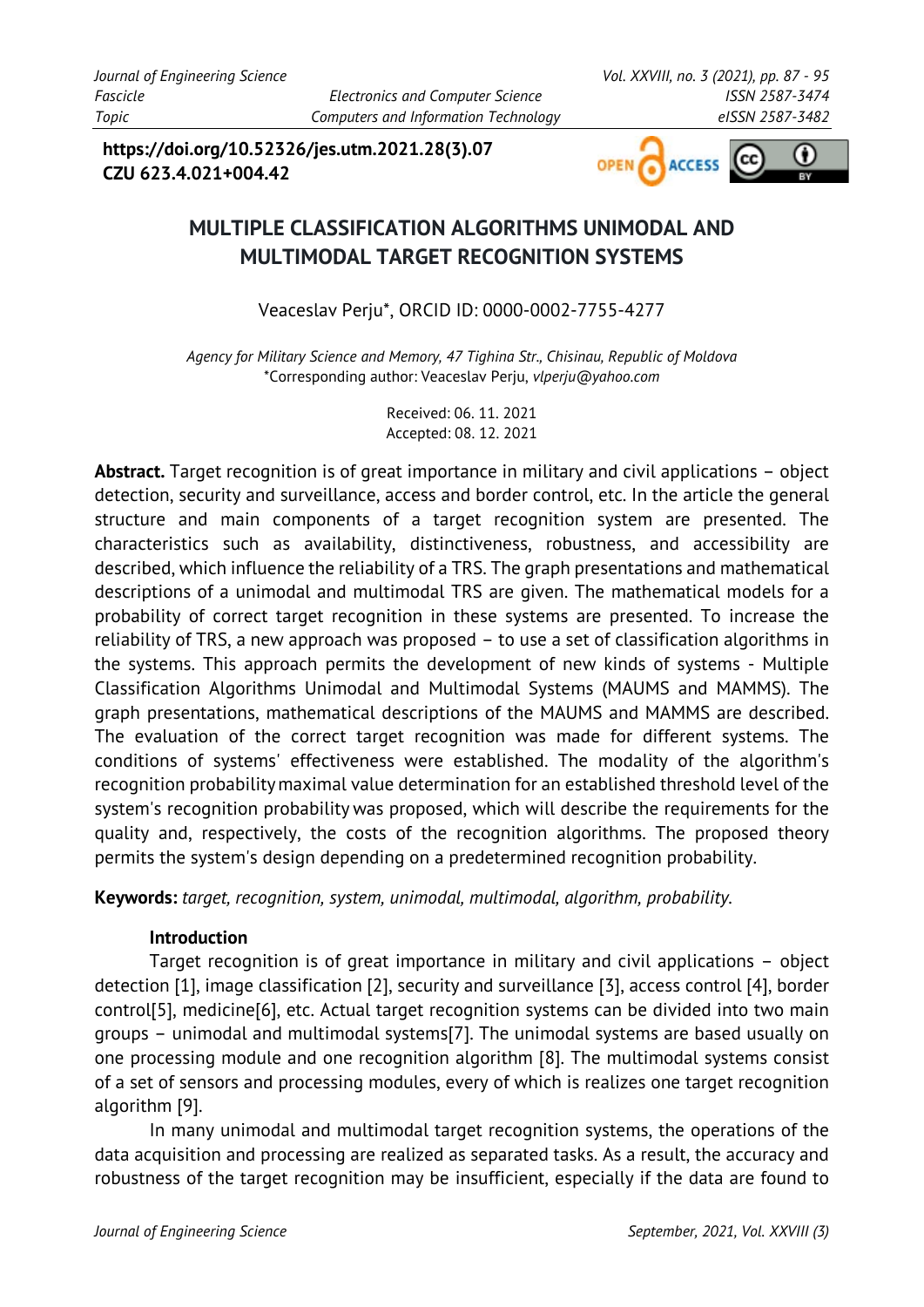be incomplete or ambiguous during processing and there are no available supplementary data to mitigate those deficiencies [\[10\].](#page-7-9) Active multimodal sensor systems have been elaborated to overcome this problem. For example, a multisensory system for moving object detection and tracking was proposed [\[11\]](#page-7-10) in which were used Radar, LIDAR, and vision sensors.

The system could actively control all the sensors to collect or supplement target information and effectively detect and track target movement, and obtained good performance results in actual driving conditions. The multimodal sensing system was elaborated [\[12\],](#page-8-0) using a PTZ camera and a laser Doppler vibrometer, which can improve the performance and efficiency in automatic remote applications. This class of systems is based on the combination of multimodal hardware data collection. Subsequent data processing permits improvement of the accuracy of recognition and tracking systems, to expand the application range, and increase the system's flexibility. In other surveillance systems, the hardware data collection and software data processing are two completely separate and independent parts [\[13\].](#page-8-1) In these systems, the software data processing algorithms are used to improve the targets' detection and tracking rate, and the hardware sensor is used only for data collection and does not consider the interaction with the sensor to supplement the data and eliminate ambiguous judgments.

In the article [\[14\]](#page-8-2) an active multimodal sensor system for target recognition and tracking was proposed. Different from the passive multi-modal sensor system, the active multi-modal system can adjust sensors' attitudes to get supplementary information during data processing. This system consists of a visible sensor, an infrared sensor, and a hyperspectral sensor, working together to collect supplementary data from the target to eliminate ambiguous recognition.

Unfortunately, in many applications, the described systems do not ensure the necessary level of identification probability, accuracy, and robustness of the target recognition may be insufficient.

In this article new classes of the systems are described – multiple classification algorithm unimodal and multimodal systems and results of a comparative analysis of the proposed and existing systems regarding their recognition probability are presented. In section 2 the general structure and main components of a target recognition system are presented. The characteristics such as availability, distinctiveness, robustness, and accessibility are described, which influence the reliability of a TRS. In sections 3 and 4 the graph presentations and mathematical descriptions of a unimodal and multimodal TRS are given. The mathematical models for a probability of correct target recognition in these systems are presented. It was determined that the unimodal systems are characterized by a disadvantage - a vulnerability of the sensor to bad or noisy data as a result of the imperfect acquisition of captured features. In section 5 the new classes of the systems are described – multiple classification algorithm unimodal and multimodal systems (MAUMS and MAMMS). The graph presentations, mathematical descriptions of the MAUMS and MAMMS are described. In section 6 the evaluation of the correct target recognition was made for different systems: the unimodal system (UMS); multimodal systems with one algorithm and 2 and 3 sensors (MMS-1A2S and MMS-1A3S); multi-algorithm unimodal systems with 2 and 3 algorithms and one sensor (MAUMS-2A1S and MAUMS-3A1S), multi-algorithm multimodal systems with 2 algorithms and 2 sensors (MAMMS-2A2S), with 3 algorithms and 2 sensors (MAMMS-3A2S) and with 3 algorithms and 3 sensors (MAMMS-3A3S). The conditions of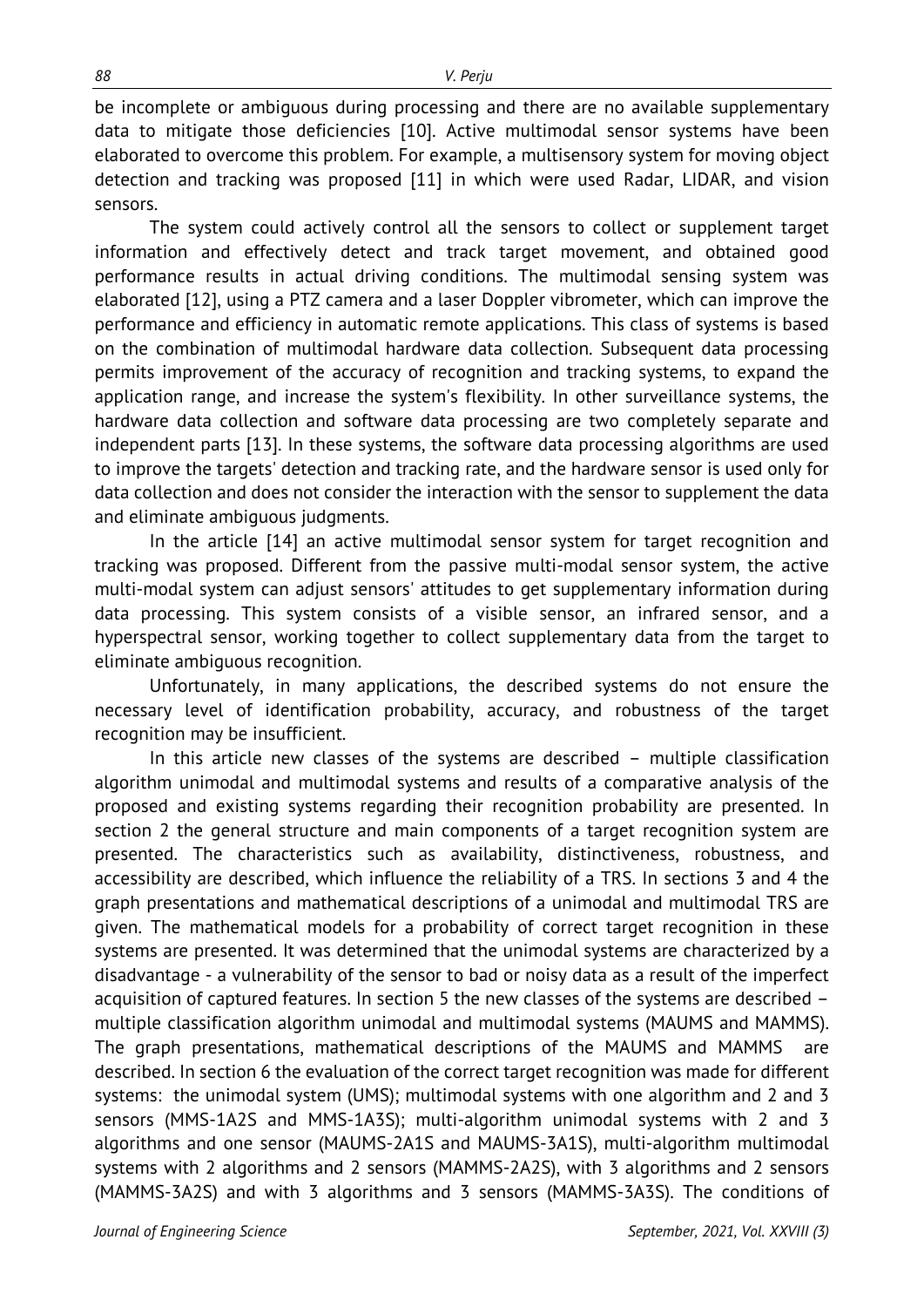systems' effectiveness were established. The modality of the algorithm's recognition probability  $p_{AM}$  maximal value determination for an established threshold level of the system's recognition probability  $P_{ST}$  was proposed. The values of  $p_{AM}$  will describe the requirements for the quality and, respectively, the costs of the recognition algorithms.

# **1. General structure of a target recognition system**

A target recognition system (TRS) acquires the data of an object, extracts a feature set from the data, compares this feature set against the feature sets stored in the database, and provides the results of the comparison [\[15\]](#page-8-3). A TRS consists of the next main components (Figure 1) [\[16\]:](#page-8-4) sensor unit, which acquires the data of an object by scanning; quality assessment and feature extraction unit, which is used for further processing of the input data; local decision-making unit, in which the extracted templates are then matched against the stored templates and a matching score is given; output decision-making unit, in which the data from one or more local decision-making modules are processed and the final identity of the target is made; system database unit; the basic software, intended for general management of the processes in the system; the algorithmic software, used to realize the target recognition tasks.



**Figure 1.** The structure of the target recognition system.

A target recognition system can consist of one or more sensors and processing modules, which include the units described previously. The reliability of a TRS depends on the following characteristics [\[17\].](#page-8-5) Availability - indicates that a target should have distinct characteristics. Distinctiveness - this asserts that two targets should have adequately different characteristics. Robustness - it declares that characteristics should be constant over some time concerning matching characteristics. Accessible - it asserts that the features can be measured using a quantitative method, and can also be easy to image with electronic sensors.

Unfortunately, not all the described requirements can always be achieved at the different stages of the target image acquisition and processing, which is reflected in the probability level of the target's recognition.

# **2. Model of the unimodal target recognition system**

The unimodal target recognition system consists of one sensor for target image acquisition, one processing module, in which is realized one recognition algorithm, and one output decision-making unit [\[18\].](#page-8-6) The processing module includes a quality assessment and feature extraction unit, local decision-making unit, and database unit. The unimodal system can be presented in the form of a graph shown in Figure 2.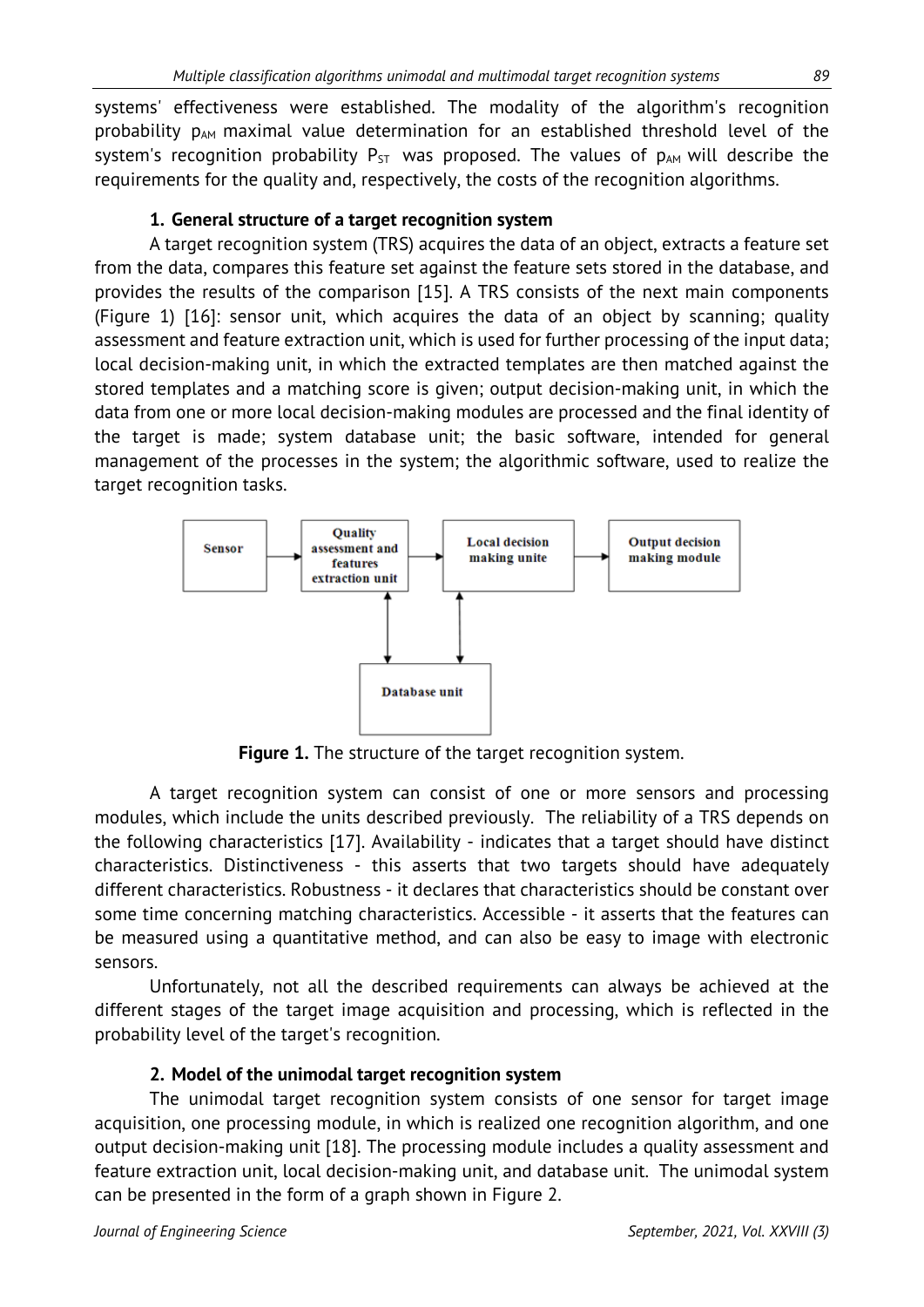

**Figure 2.** The graph presentation of the unimodal system: S – sensor, A – algorithm, D – output decision-making module.

Let  $T(x,y)$  be the function that describes the input target. Following algorithm A of target recognition, at the first stage will be extracted the features  $F_A=f f_{Ai}$ , i=1÷I from the function  $T(x,y)$ . At the second stage will be determined the matrix  $D_A=min{W[F_A, F_{Ai}]}$ , were  $F_{Ai}$ ={f<sub>Aj</sub>} – features of the reference targets, j=1÷J. At the next stage, the input target will be identified. The probability of correct recognition of the target  $T(x,y)$  in the system will be:

$$
P_{\text{UMS}} = p_A \tag{1}
$$

where  $p_A$  is the probability of correct recognition of the target based on algorithm A.

In article [\[19\]](#page-8-7) the recognition system, based on the Image Moments Features algorithm, principal component analyses algorithm, and correlation algorithm. The software application captures the target's images via a video camera, creates the database, and realizes different recognition algorithms. The probability of correct target recognition varies from 0.6 for the IMF algorithm to 0.85 for the correlation algorithm.

The unimodal systems are characterized by a disadvantage - a vulnerability of the sensor to bad or noisy data as a result of the imperfect acquisition of captured features. This limitation can influence the results of the correct recognition.

#### **3. Model of the multimodal target recognition system**

The multimodal systems consist of a set of sensors and processing modules, every one of which realizes one algorithm for target recognition [\[20\]](#page-8-8). Multimodal TRS is more reliable than a unimodal system because many independent recognition modalities are used [\[21\].](#page-8-9)

Let the functions  $T_k(x,y)$ , k=1÷K, describe the patterns generated by different sensors (Figure 3). For every function,  $T_k(x,y)$  the respective recognition algorithm  $A_k$  will be used which will permit the recognition of the target with a probability  $p_{Ak}$ .

In this case, the probability of correct target recognition in the multimodal system can be described as:

$$
P_{MMS} = 1 - \prod_{k=1}^{K} (1 - p_{Ak})
$$
 (2)

were Π is the product function.



**Figure 3.** The graph presentation of the multimodal recognition system.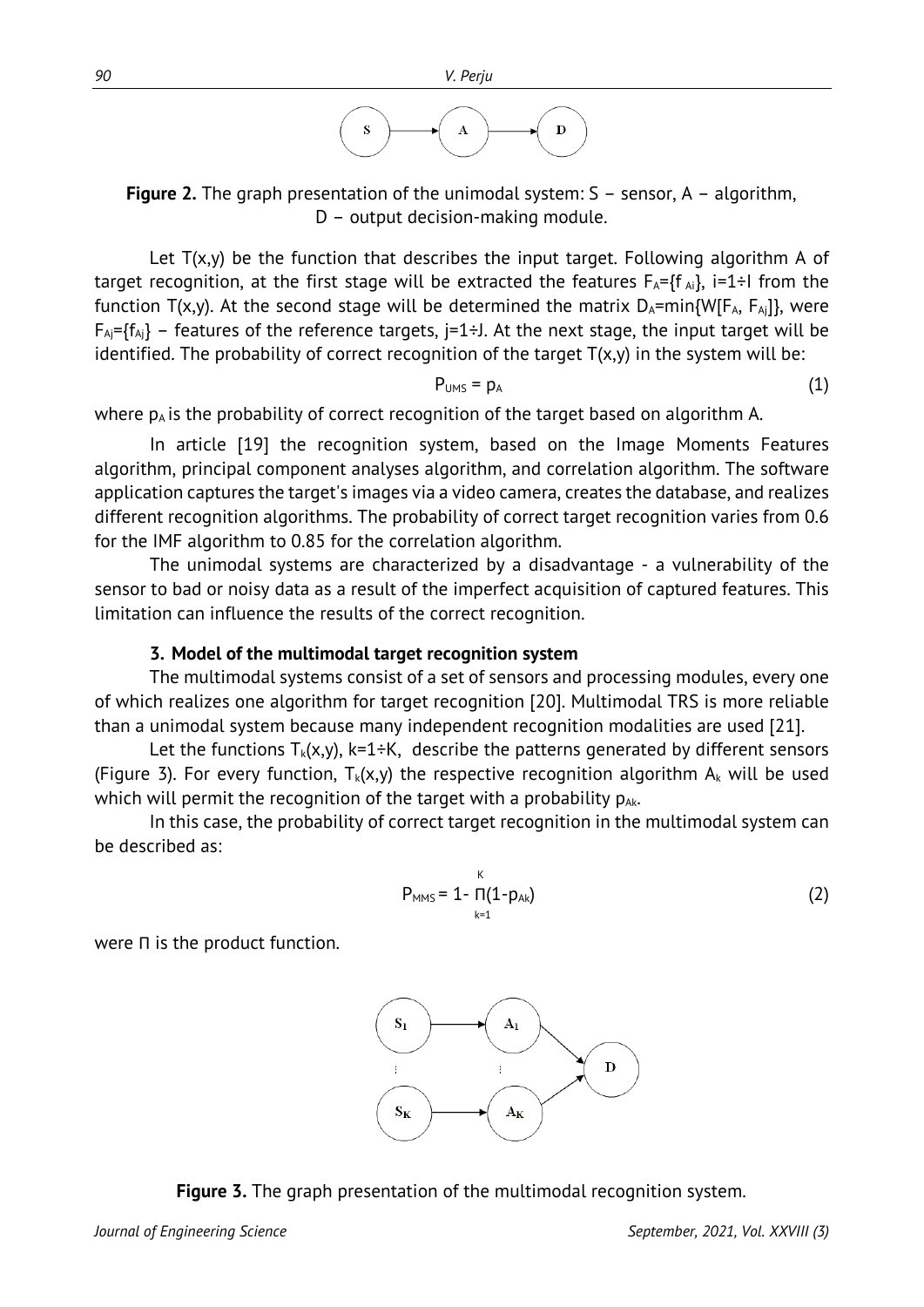#### **4. Multiple classification algorithm recognition systems**

To increase the reliability of TRS a new approach was proposed – to use a set of classification algorithms in the systems. This approach will permit the development of new kinds of systems - Multiple Classification Algorithms Unimodal and Multimodal Systems.

#### **4.1. Multiple classification algorithms unimodal system**

In the Multiple Classification Algorithms Unimodal System (MAUMS) one sensor is used and a set of the recognition algorithms is employed (Figure 4). Let  $T(x,y)$  describe the input target, to which will be applied a set of the recognition algorithms  ${A_q}$ ,  ${q=1}$  $\div$ Q. As a result will be obtained a set of matrixes  ${D_{Aq}}$ ,  ${q=1:Q}$ , each of which will be characterized by a probability of correct target recognition  $p_{Aq}$ .



**Figure 4.** The graph presentation of the MAUMS system.

In this case, the correct recognition probability of the target  $T(x,y)$  in the system can be evaluated as:

$$
P_{MAUMS} = 1 - \Pi(1 - p_{Aq})
$$
 (3)

## **4.2. Multiple classification algorithms multimodal system**

In the Multiple-Algorithm Multimodal System (MAMMS) a set of the sensors  ${S_i}$ ,  $i=1$ -L is used and the data from them are processed by different recognition algorithms (Figure 5). Let the functions  $T_1(x,y)$ , l=1÷L, describe the input targets. For every function  $T_1(x,y)$  a set of the recognition algorithms  ${A_{1z}}$ ,  $z=1\div Z_1$  will be applied, which will permit the recognition of the target with a probability  $p_{A|z}$ . In this case, the probability of correct target recognition in the system can be described as:

$$
P_{MAMMS}=1-\Pi\{\Pi(1-p_{A1z})\}
$$
\n(4)

## **5. Analysis of the systems' target recognition probabilities**

The probability of the correct target recognition evaluation was made in the different systems based on the formulas (1), (3), (5), and (7). For evaluation there were selected the unimodal system (UMS); multimodal systems with one algorithm and 2 and 3 sensors (MMS-1A2S and MMS-1A3S); multi-algorithm unimodal systems with 2 and 3 algorithms and one sensor (MAUMS-2A1S and MAUMS-3A1S), multi-algorithm multimodal systems with 2 algorithms and 2 sensors (MAMMS-2A2S), with 3 algorithms and 2 sensors (MAMMS-3A2S) and with 3 algorithms and 3 sensors (MAMMS-3A3S). For simplicity, it was supposed that the recognition probability  $p_A$  of different algorithms is the same. The results of the calculations are presented in Table 1 and Figure 6, and show the following. The most effective are the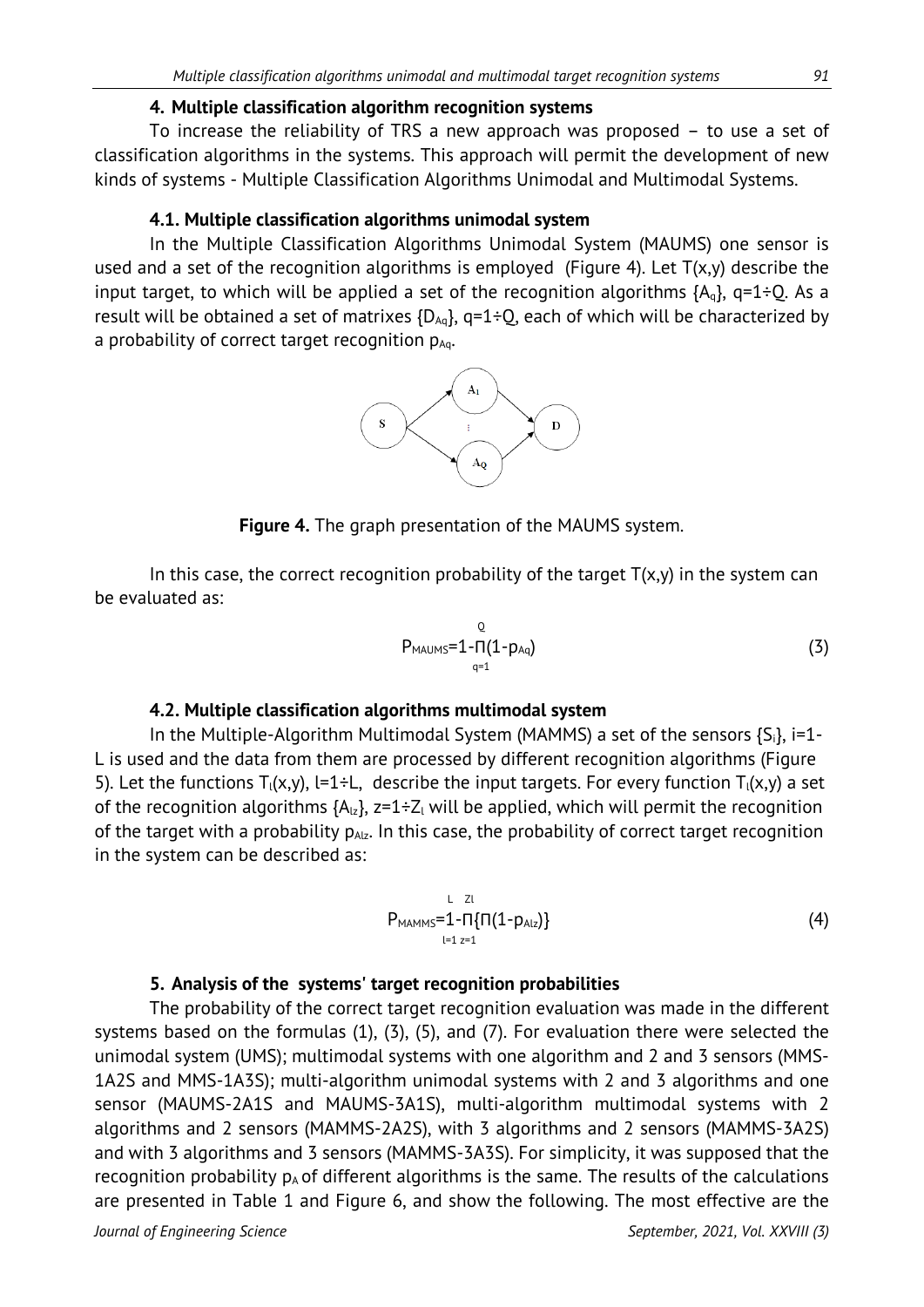multi-algorithm multimodal systems (MAMMS). The recognition effectiveness of the system MAMMS-3A3S is equal to 1.0 starting from the algorithm's identification probability  $p_A = 0.7$ . The recognition effectiveness of the systems MMS-1A2S and MAUMS-2A1S, of the MMS-1A3S and MAUMS-3A1S, of the MAMMS-3A2S and MAMMS-2A3S is the same.



**Figure 5.** The graph presentation of the MAMMS system.

The maximal value of the algorithm's recognition probability  $p_{AM}$  is proposed to determine for an established threshold level of the system's recognition probability  $P_{ST}$ . The values of  $p_{AM}$  will describe the requirements for the quality and, respectively, the costs of the recognition algorithms used in the systems. In the last row of Table 1 and Figure 7, the values  $p_{AM}$  are presented for  $P_{ST} \ge 0.99$ . It is evident, that in the MAMMS systems the requirements for recognition algorithms are lowest -  $p_{AM}=0.5-0.55$ .

| Recognition probability of the systems, P <sub>s</sub> |                     |                     |                     |              |                |              |              |              |                         |
|--------------------------------------------------------|---------------------|---------------------|---------------------|--------------|----------------|--------------|--------------|--------------|-------------------------|
| PA                                                     | UMS-<br><b>1A1S</b> | MMS-<br><b>1A2S</b> | MMS-<br><b>1A3S</b> | <b>MAUMS</b> | <b>MAUMS</b>   | <b>MAMMS</b> | <b>MAMMS</b> | <b>MAMMS</b> | <b>MAMMS</b><br>$-3A3S$ |
|                                                        |                     |                     |                     |              | $\blacksquare$ | ۰            |              |              |                         |
|                                                        |                     |                     |                     | <b>2A1S</b>  | <b>3A1S</b>    | <b>2A2S</b>  | <b>3A2S</b>  | <b>2A3S</b>  |                         |
| 0.5                                                    | 0.5                 | 0.75                | 0.875               | 0.75         | 0.875          | 0.9375       | 0.98438      | 0.98438      | 0.99805                 |
| 0.55                                                   | 0.55                | 0.7975              | 0.90887             | 0.7975       | 0.90887        | 0.95899      | 0.9917       | 0.9917       | 0.99924                 |
| 0.6                                                    | 0.6                 | 0.84                | 0.936               | 0.84         | 0.936          | 0.9744       | 0.9959       | 0.9959       | 0.99974                 |
| 0.65                                                   | 0.65                | 0.8775              | 0.95713             | 0.8775       | 0.95713        | 0.98499      | 0.99816      | 0.99816      | 0.99992                 |
| 0.7                                                    | 0.7                 | 0.91                | 0.973               | 0.91         | 0.973          | 0.9919       | 0.99927      | 0.99927      | 0.99998                 |
| 0.75                                                   | 0.75                | 0.9375              | 0.98438             | 0.9375       | 0.98438        | 0.99609      | 0.99976      | 0.99976      | 1.00                    |
| 0.8                                                    | 0.8                 | 0.96                | 0.992               | 0.96         | 0.992          | 0.9984       | 0.99994      | 0.99994      | 1.00                    |
| 0.85                                                   | 0.85                | 0.9775              | 0.99663             | 0.9775       | 0.99663        | 0.99949      | 0.99999      | 0.99999      | 1.00                    |
| 0.9                                                    | 0.9                 | 0.99                | 0.999               | 0.99         | 0.999          | 0.9999       | 1.00         | 1.00         | 1.00                    |
| 0.95                                                   | 0.95                | 0.9975              | 0.99988             | 0.9975       | 0.99988        | 0.99999      | 1.00         | 1.00         | 1.00                    |
| <b>PAM</b>                                             |                     | 0.9                 | 0.8                 | 0.9          | 0.8            | 0.7          | 0.55         | 0.55         | 0.5                     |

*Table 1*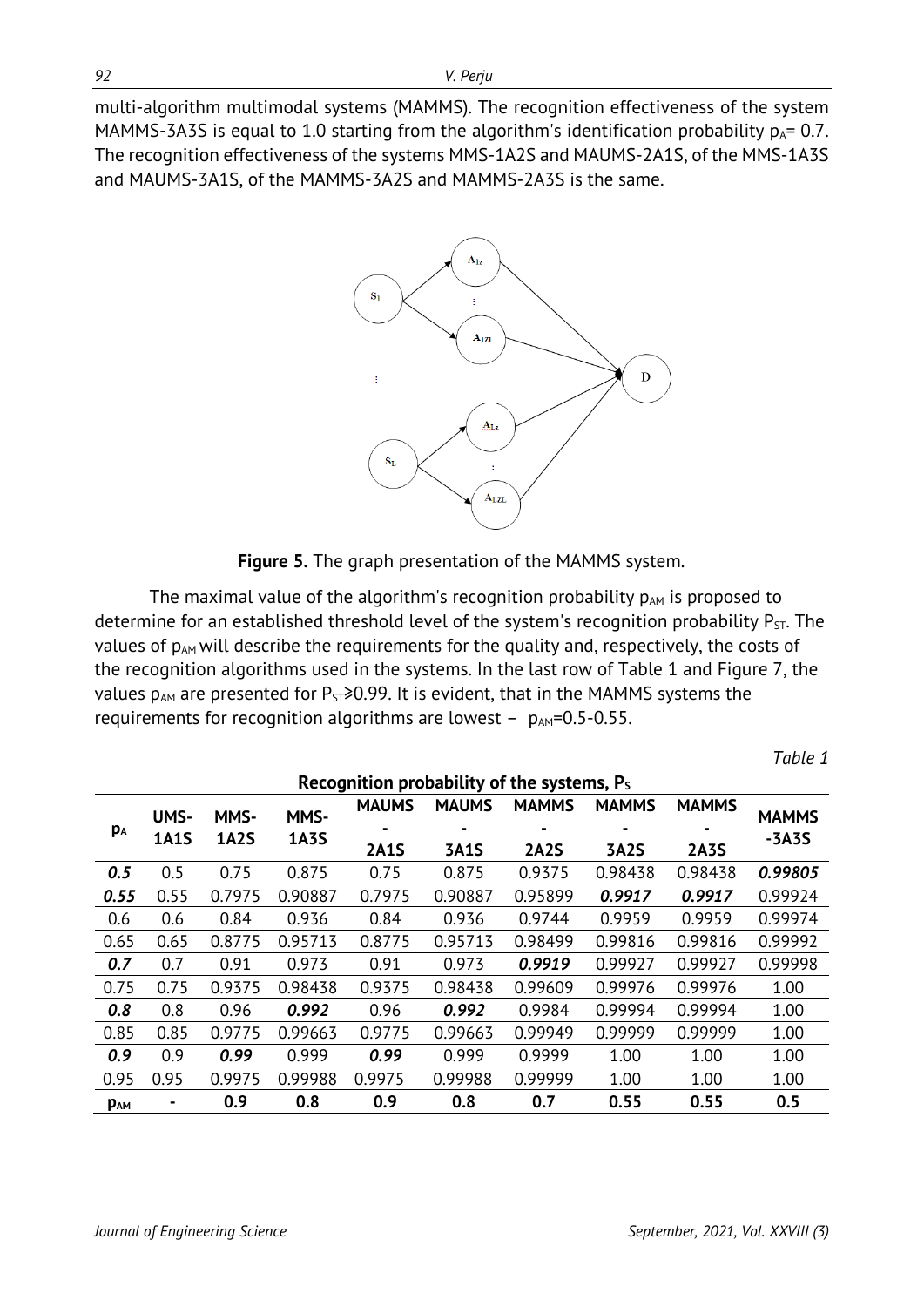

**Figure 6.** Recognition probability of systems.



Target recognition systems

**Figure 7.** Algorithm's recognition probability  $p_{AM}$  values at the system's recognition probability threshold level  $P_{ST}$  = 0.99.

## **6. Conclusions**

The general structure and main components of a target recognition system are presented. The characteristics such as availability, distinctiveness, robustness, and accessibility are described, which influence the reliability of a TRS.

The graph presentations and mathematical descriptions of a unimodal and multimodal TRS are given. The mathematical models for a probability of correct target recognition in these systems are presented. The unimodal systems are characterized by a disadvantage - a vulnerability of the sensor to bad or noisy data as a result of the imperfect acquisition of captured features.

To increase the reliability of TRS, a new approach was proposed – to use a set of classification algorithms in the systems. This approach permits the development of new kinds of systems - Multiple Classification Algorithms Unimodal and Multimodal Systems (MAUMS and MAMMS).

The graph presentations, mathematical descriptions of the MAUMS and MAMMS are described. The evaluation of the correct target recognition was made for different systems: the unimodal system (UMS); multimodal systems with one algorithm and 2 and 3 sensors (MMS-1A2S and MMS-1A3S); multi-algorithm unimodal systems with 2 and 3 algorithms and one sensor (MAUMS-2A1S and MAUMS-3A1S), multi-algorithm multimodal systems with 2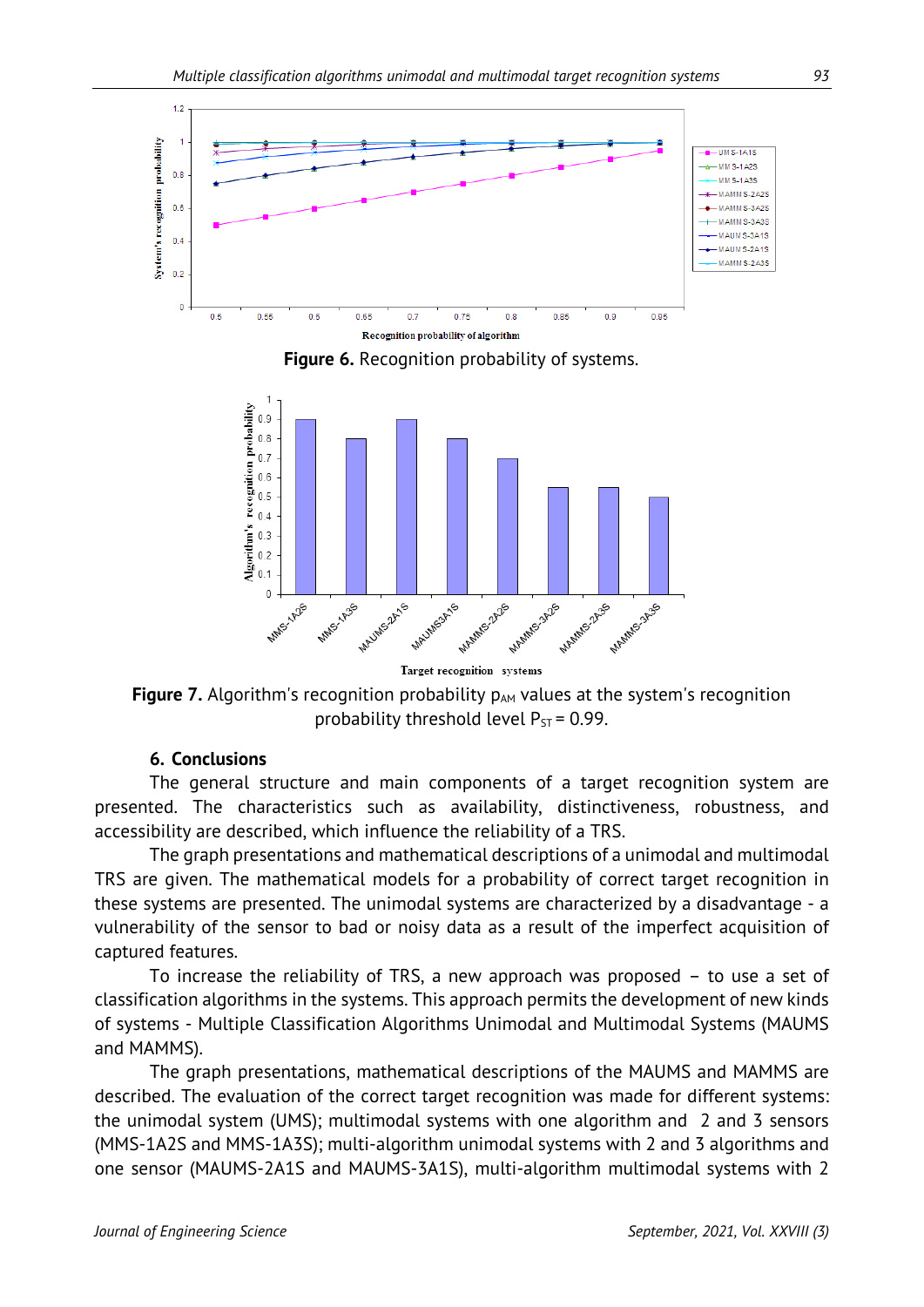algorithms and 2 sensors (MAMMS-2A2S), with 3 algorithms and 2 sensors (MAMMS-3A2S) and with 3 algorithms and 3 sensors (MAMMS-3A3S).

It was established that the most effective are the MAMMS systems. The recognition effectiveness of the system MAMMS-3A3S is equal to 1.0 starting from the algorithm's identification probability  $p_{A} = 0.7$ . The recognition effectiveness of the systems MMS-1A2S and MAUMS-2A1S, of the MMS-1A3S and MAUMS-3A1S, of the MAMMS-3A2S and MAMMS-2A3S is the same.

The conditions of systems' effectiveness were established. For  $p_A < 0.55$  the system MAUMS-2A1S is more effective than other systems. For  $p_A < 0.7$  the system MAUMS-3A1S is more effective than the system MMS-1A2S and the system MAMMS-2A2S is more effective than the system MMS-3S. The system MAMMS-3A2S is more effective in comparison with the system MAMMS-2A3S.

The modality of the algorithm's recognition probability  $p_{AM}$  maximal value determination for an established threshold level of the system's recognition probability  $P_{ST}$ was proposed. The values of  $p_{AM}$  will describe the requirements for the quality and, respectively, the costs of the recognition algorithms. It was determined that in the MAMMS systems the requirements for recognition algorithms are lowest for  $P_{ST} \ge 0.99$ .

It was established that the proposed target recognition systems of the MAMMS kind ensure higher recognition probability in comparison with other systems, and they can use more simple and, respectively, cheaper recognition algorithms.

The proposed theory permits the system's design depending on a predetermined recognition probability. In the future, computer modeling and simulation of the proposed systems will be made and testing on the different kinds of targets.

#### **References**

- <span id="page-7-0"></span>1. Khan M., Yousaf A., Javed N. Automatic Target Detection in Satellite Images using Deep Learning. Journal of Space Technology, Vol. 7, No 1 (2017).
- <span id="page-7-1"></span>2. Hussain M., Bird J., Faria D. A Study on CNN Transfer Learning For Image Classification. 18th Annual UK Workshop on Computational Intelligence, Nottingham (2018).
- <span id="page-7-2"></span>3. DOAA, M., HASSANEIN, A., HASSANIEN, E. An Automatic Detection of Military Objects and Terrorism Classification System Based on Deep Transfer Learning. [Proc. of Intern. Conf. on Artificial Intelligence and](https://link.springer.com/book/10.1007/978-3-030-44289-7) [Computer Vision,](https://link.springer.com/book/10.1007/978-3-030-44289-7) p. 594 - 603, (2020).
- <span id="page-7-3"></span>4. Uribe-Hurtado A., Orozco-Alzate M. Acceleration of Dissimilarity-Based Classification Algorithms Using Multi-core Computation. Proc. [Intern. Conf. on Practical Applications of Agents and Multi-Agent Systems,](https://link.springer.com/conference/paams) p. 231 - 23[3 \(2017\)](https://link.springer.com/book/10.1007/978-3-319-61578-3).
- <span id="page-7-4"></span>5. Ebbutt G., Thales R. New Intelligence, Surveillance, and Reconnaissance Concepts. Janes, 23 Sept. 2019. https://www.janes.com/defence-news/news-detail/thales-reveals-new-isr-concepts.
- <span id="page-7-5"></span>6. Jagruti J., Mehzabeen A. Object Recognition Using CNN. Intern. Journal of Advanced Research, Ideas, and Innovations in Technology. Vol. 4, Issue 2, p. 1987 - 1991 (2018).
- <span id="page-7-6"></span>7. [Schachter](https://spie.org/profile/Bruce.Schachter-4191929) B. Automatic Target Recognition. Proc. SPIE TT118, (2018).
- <span id="page-7-7"></span>8. [Clemente,](http://explore.bl.uk/primo_library/libweb/action/search.do?vl(freeText0)=Clemente%2c+C.&vl(2084770704UI0)=creator&vl(2084770705UI1)=all_items&fn=search&tab=local_tab&mode=Basic&vid=BLVU1&scp.scps=scope%3a(RSC)&ct=lateralLinking) C., [Pallotta, L.,](http://explore.bl.uk/primo_library/libweb/action/search.do?vl(freeText0)=Pallotta%2c+L.&vl(2084770704UI0)=creator&vl(2084770705UI1)=all_items&fn=search&tab=local_tab&mode=Basic&vid=BLVU1&scp.scps=scope%3a(RSC)&ct=lateralLinking) [Gaglione, D.](http://explore.bl.uk/primo_library/libweb/action/search.do?vl(freeText0)=Gaglione%2c+D.&vl(2084770704UI0)=creator&vl(2084770705UI1)=all_items&fn=search&tab=local_tab&mode=Basic&vid=BLVU1&scp.scps=scope%3a(RSC)&ct=lateralLinking) Automatic Target Recognition of Military Vehicles with Krawtchouk Moments. IEEE Trans. on Aerospace and electronic systems. Vol. 53, Issue 1, p. 493 - 500 (2017).
- <span id="page-7-8"></span>9. [Gurbuz](http://explore.bl.uk/primo_library/libweb/action/search.do?vl(freeText0)=Gurbuz%2c+Ali+Cafer&vl(2084770704UI0)=creator&vl(2084770705UI1)=all_items&fn=search&tab=local_tab&mode=Basic&vid=BLVU1&scp.scps=scope%3a(RSC)&ct=lateralLinking) A. C., [Robiulhossain](http://explore.bl.uk/primo_library/libweb/action/search.do?vl(freeText0)=Mdrafi%2c+Robiulhossain&vl(2084770704UI0)=creator&vl(2084770705UI1)=all_items&fn=search&tab=local_tab&mode=Basic&vid=BLVU1&scp.scps=scope%3a(RSC)&ct=lateralLinking) M., [Bedri](http://explore.bl.uk/primo_library/libweb/action/search.do?vl(freeText0)=Cetiner%2c+Bedri+A.&vl(2084770704UI0)=creator&vl(2084770705UI1)=all_items&fn=search&tab=local_tab&mode=Basic&vid=BLVU1&scp.scps=scope%3a(RSC)&ct=lateralLinking) C. A Cognitive Radar Target Detection and Tracking With Multifunctional Reconfigurable Antennas. IEEE Aerospace and electronic systems magazine. Vol. 35, Nr. 6 p. 64 - 76 (2020).
- <span id="page-7-9"></span>10.Qu Y., Wang T., Zhu Z. Vision-aided Laser Doppler Vibrometry For Remote Automatic Voice Detection. IEEE/ASME Trans. Mechatron. p. 1110 – 1119 (2011). DOI: 10.1109/TMECH.2010.2077678.
- <span id="page-7-10"></span>11.Cho H., Seo Y.W., Kumar B.V., Rajkumar R. A Multi-Sensor Fusion System For Moving Object Detection And Tracking In Urban Driving Environments; Proceedings of the 2014 IEEE International Conference on Robotics and Automation (ICRA); Hong Kong, China. 31 May–7 June 2014; pp. 1836 – 1843.